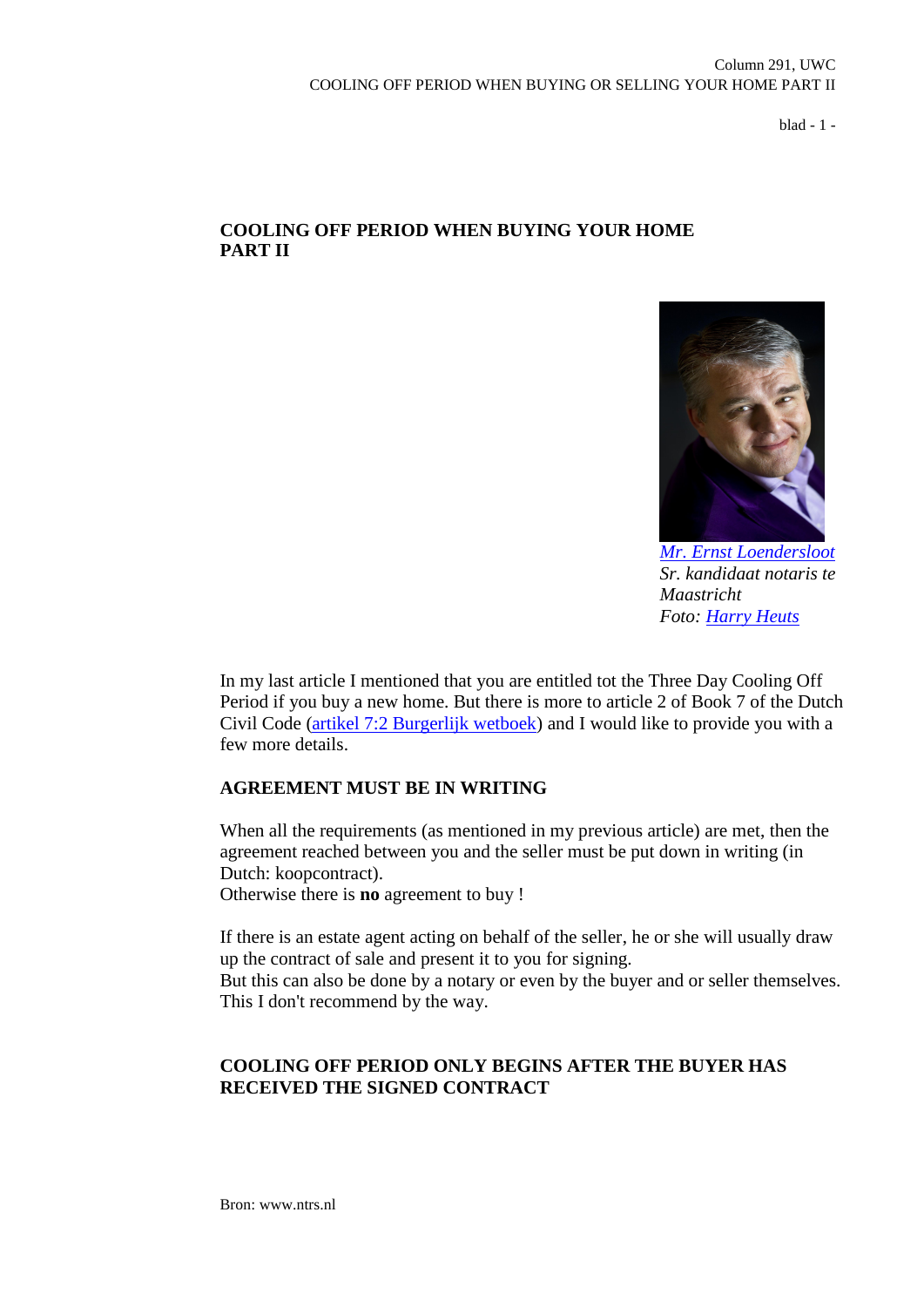blad - 2 -

Article 7:2 Civil Code states that only when the contract of sale is signed by both seller and buyer **and a copy** has been given to the buyer, does the clock start ticking. As of that moment the buyer has three days to withdraw from the contract without damages.

So the contract has to be signed by both parties and even then the cooling off period does not begin. The clock really only starts ticking after the buyer has received this (doubly-)signed contract !

In order to make sure that everyone knows when the buyer received the contract signed by both the seller and the buyer, the estate agents ask the buyer to sign an extra form. That is the receipt.

The Cooling Off Period starts as of midnight following the date of receipt. This period lasts three whole days and includes all days of the year with the exception of sundays and all official holidays (such as both Christmas ays). This does not include Carnival, because it is not an official holiday even if almost no one in Maastricht works during this festival.

# **OPTING OUT DURING THE COOLING OFF PERIOD MUST BE DONE IN WRITING**

I must warn you though. Signing a contract of sale concerning a house in The Netherlands where you want to live and signing for its receipt only can be undone during the cooling off period, which lasts only three days.

Even then you have to take care that your opting out must be done **in writing !**

If you sent the letter too late (i.e. it is received by the seller after the three day period) or if you do it orally and not in writing, you are obligated to keep your end of the deal and pay for the home (or pay damages to the seller).

## **WHERE TO GO FOR INFORMATION ?**

You can enlist the help of professionals when looking for a home to buy. Choose an estate agent to help and he or she will look after your interests. If you decide not to use an agent of your own, go to a notary before placing a bid. A Dutch notary is obliged to give you sound legal advice and will help you with all the documents the estate agent employed by the seller will draw up.

So if you have any questions, please contact me.